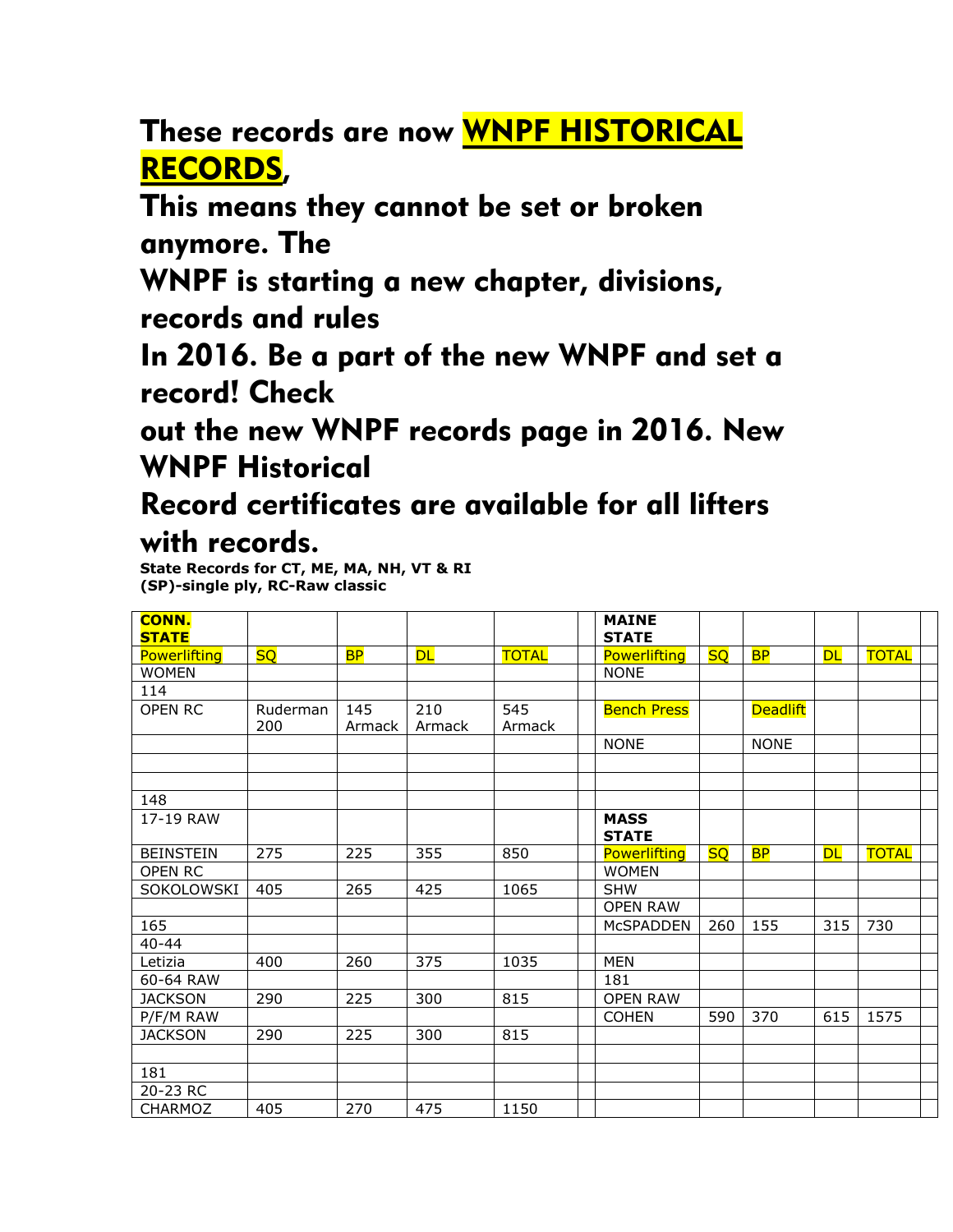| 60-64 R            |     |     |                 |          |  |  |  |
|--------------------|-----|-----|-----------------|----------|--|--|--|
| <b>JACKSON</b>     | 300 | 240 | 300             | 840      |  |  |  |
| $P/F/M-R$          |     |     |                 |          |  |  |  |
| <b>JACKSON</b>     | 300 | 240 | 300             | 840      |  |  |  |
|                    |     |     |                 |          |  |  |  |
| 198                |     |     |                 |          |  |  |  |
| 50-54 RAW          |     |     |                 |          |  |  |  |
| SMITH              | 350 | 210 | 400             | 960      |  |  |  |
| $50 - 54$ (SP)     |     |     |                 |          |  |  |  |
| <b>LANDMAN</b>     | 380 | 250 | 405             | 1035     |  |  |  |
| 60-64 RAW          |     |     |                 |          |  |  |  |
| <b>JACKSON</b>     | 325 | 225 | 325             | 875      |  |  |  |
|                    |     |     |                 |          |  |  |  |
| 220                |     |     |                 |          |  |  |  |
| $50-54$ RC         |     |     |                 |          |  |  |  |
| HERNANDEZ          | 330 | 250 | 465             | 1045     |  |  |  |
| 50-54 RAW          |     |     |                 |          |  |  |  |
| HERNANDEZ          | 400 | 255 | 485             | 1140     |  |  |  |
|                    |     |     |                 |          |  |  |  |
|                    |     |     |                 |          |  |  |  |
| <b>Bench Press</b> |     |     | <b>Deadlift</b> |          |  |  |  |
| 165                |     |     | 165             |          |  |  |  |
| 13-16 RAW          |     |     | Women's         |          |  |  |  |
|                    |     |     | lifetime        |          |  |  |  |
| <b>Buchla</b>      | 260 |     | Scofield        | 310      |  |  |  |
|                    |     |     |                 |          |  |  |  |
| 181                |     |     |                 |          |  |  |  |
| Junior -raw        |     |     |                 |          |  |  |  |
| <b>Bisack</b>      | 280 |     |                 |          |  |  |  |
|                    |     |     |                 |          |  |  |  |
| 198                |     |     |                 |          |  |  |  |
| Subs RAW           |     |     | <b>MEN</b>      |          |  |  |  |
| Bettini            | 275 |     | 165             |          |  |  |  |
| 45-49              |     |     | $13 - 16$       |          |  |  |  |
|                    |     |     | <b>RAW</b>      | 445      |  |  |  |
| Cote               | 390 |     | <b>Buchla</b>   |          |  |  |  |
|                    |     |     | 181             |          |  |  |  |
| 220<br>17-19 RAW   |     |     | <b>JUNIOR</b>   |          |  |  |  |
|                    |     |     | RAW             |          |  |  |  |
| Fusaro             | 350 |     | <b>BISACK</b>   | 500      |  |  |  |
| 50-54 RAW          |     |     |                 |          |  |  |  |
| Hernandez          | 280 |     | 198             |          |  |  |  |
| 55-59              |     |     | $50 - 54$       | 600Lopez |  |  |  |
|                    |     |     | <b>RAW</b>      |          |  |  |  |
| Cote               | 430 |     | 55-59           | 585      |  |  |  |
|                    |     |     | <b>RAW</b>      | LOPEZ    |  |  |  |
|                    |     |     |                 |          |  |  |  |
|                    |     |     |                 |          |  |  |  |
| 242                |     |     | 220             |          |  |  |  |
| $55 - 59$          |     |     | $17 - 19$       |          |  |  |  |
|                    |     |     | <b>RAW</b>      |          |  |  |  |
| Cote               | 430 |     | Fusaro          | 575      |  |  |  |
| 275                |     |     | 45-49           |          |  |  |  |
| Junior (sp)        |     |     | Lopez           | 635      |  |  |  |
|                    |     |     |                 |          |  |  |  |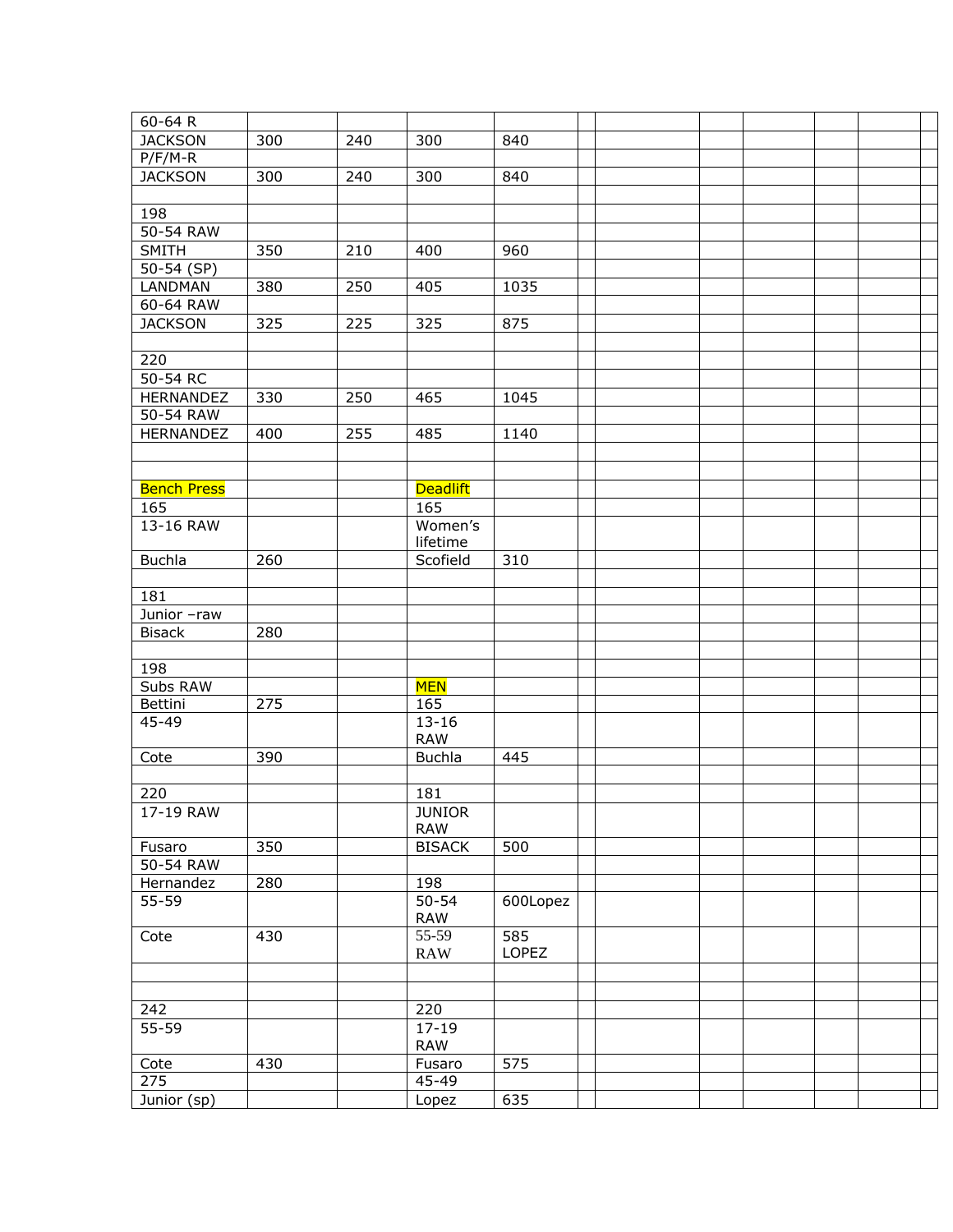| Stote         | 450              | $50 - 54$         |     |  |  |  |  |
|---------------|------------------|-------------------|-----|--|--|--|--|
| Lifetime (sp) |                  | Lopez             | 625 |  |  |  |  |
| Stote         | 450              | $50 - 54$         |     |  |  |  |  |
|               |                  | <b>RAW</b>        |     |  |  |  |  |
|               |                  | Lopez             | 560 |  |  |  |  |
|               |                  | $\frac{1}{55-59}$ |     |  |  |  |  |
|               |                  | <b>RAW</b>        |     |  |  |  |  |
|               |                  | Lopez             | 585 |  |  |  |  |
|               |                  | Police/fire       |     |  |  |  |  |
| Powercurl     |                  | Lopez             | 635 |  |  |  |  |
| 165           |                  | Lifetime          |     |  |  |  |  |
| $40 - 49$     |                  | Lopez             | 628 |  |  |  |  |
| Antignani     | 130              |                   |     |  |  |  |  |
| Open          |                  | 275               |     |  |  |  |  |
| Antignani     | 130              | Junior            |     |  |  |  |  |
| 220           |                  | Stote             | 550 |  |  |  |  |
| $50 - 59$     |                  | Lifetime          |     |  |  |  |  |
| Lopez         | 150              | Stote             | 550 |  |  |  |  |
|               |                  |                   |     |  |  |  |  |
|               |                  | <b>SHW</b>        |     |  |  |  |  |
|               |                  | Open              |     |  |  |  |  |
| <b>Squat</b>  |                  | Stote             | 615 |  |  |  |  |
| 165           |                  |                   |     |  |  |  |  |
| Open RC       |                  | <b>BENCH</b>      |     |  |  |  |  |
|               |                  | <b>FOR</b>        |     |  |  |  |  |
|               |                  | <b>REPS</b>       |     |  |  |  |  |
| Antignani     | $\overline{370}$ | 181               |     |  |  |  |  |
| 50-54 RC      |                  | Junior            |     |  |  |  |  |
| Antignani     | 370              | <b>BISACK</b>     | 485 |  |  |  |  |
|               |                  |                   |     |  |  |  |  |
| 220           |                  |                   |     |  |  |  |  |
| 50-54 RAW     |                  |                   |     |  |  |  |  |
| Hernandez     | 390              |                   |     |  |  |  |  |
|               |                  |                   |     |  |  |  |  |
| 275           |                  |                   |     |  |  |  |  |
| Junior (sp)   |                  |                   |     |  |  |  |  |
| Stote         | 540              |                   |     |  |  |  |  |
| Lifetime (sp) |                  |                   |     |  |  |  |  |
| Stote         | 540              |                   |     |  |  |  |  |
|               |                  |                   |     |  |  |  |  |

## **New Hampshire State Records Vermont State Records**

| Powerlifting | <b>SO</b> | <b>BP</b>       | <b>DL</b> | <b>TOTAL</b> | <b>Powerlifting</b> | <b>SO</b> | <b>BP</b>       | <b>DL</b> | <b>TOTAL</b> |  |
|--------------|-----------|-----------------|-----------|--------------|---------------------|-----------|-----------------|-----------|--------------|--|
| 181          |           |                 |           |              | None                |           |                 |           |              |  |
| 70-74 RC     |           |                 |           |              |                     |           |                 |           |              |  |
| LEVESQUE     | 281       | 165             | 418       | 856          |                     |           |                 |           |              |  |
| 198          |           |                 |           |              |                     |           |                 |           |              |  |
| 70-74 RC     |           |                 |           |              |                     |           |                 |           |              |  |
| Levesque     | 300       | 200             | 450       | 950          |                     |           |                 |           |              |  |
|              |           |                 |           |              |                     |           |                 |           |              |  |
| <b>Bench</b> |           | <b>Deadlift</b> |           |              | <b>Bench</b>        |           | <b>Deadlift</b> |           |              |  |
| <b>Press</b> |           |                 |           |              | <b>Press</b>        |           |                 |           |              |  |
| No records   |           | 181             |           |              | 198                 |           | 198             |           |              |  |
|              |           | $70 - 74$       |           |              | Open                |           | Open            |           |              |  |
|              |           | <b>RAW</b>      |           |              |                     |           |                 |           |              |  |